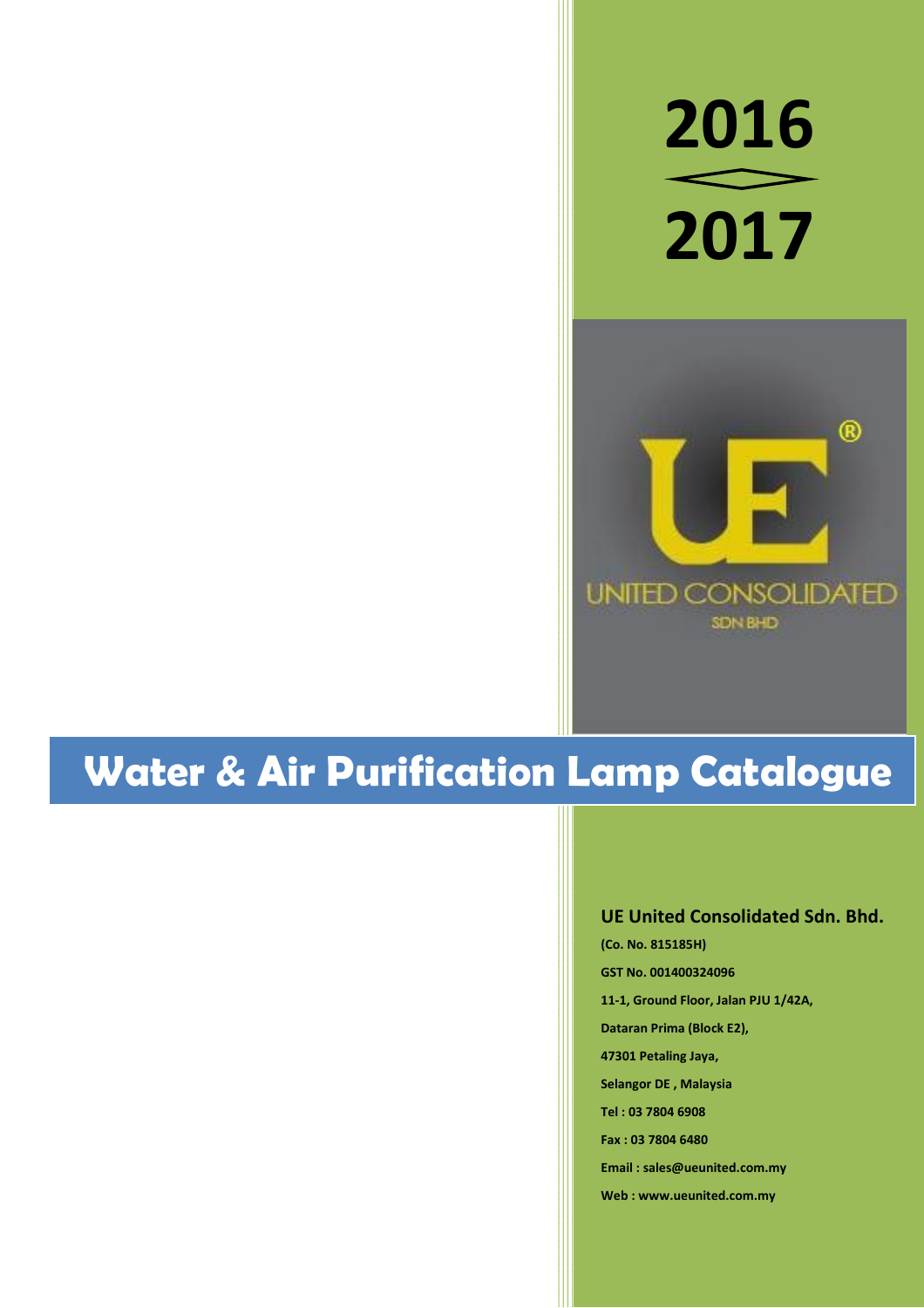## **Lamps for Air & Water Purification (Germicidal)**

#### **TUV T8 LAMPS**

TUV T8 lamps are double-ended UVC (germicidal) lamps used in professional water & air disinfection unit

|                      |       |          |       | Dimensions (mm) | No. of         | Life         |  |
|----------------------|-------|----------|-------|-----------------|----------------|--------------|--|
| <b>Reference</b>     | Watts | Base/Cap | Width | Length          | Pins           | <b>Hours</b> |  |
| <b>ITUV TL-D 10W</b> | 10    | G13      | 28    | 332             | 2              | 9,000        |  |
| <b>ITUV TL-D 15W</b> | 15    | G13      | 28    | 437             | $\overline{2}$ | 9,000        |  |
| I TUV TL-D 18W       | 18    | G13      | 28    | 589             | 2              | 9,000        |  |
| <b>ITUV TL-D 25W</b> | 25    | G13      | 28    | 437             | $\overline{2}$ | 9,000        |  |
| <b>ITUV TL-D 30W</b> | 30    | G13      | 28    | 895             | 2              | 9,000        |  |
| I TUV TL-D 36W       | 36    | G13      | 28    | 1199            | 2              | 9,000        |  |
| I TUV TL-D 55W       | 55    | G13      | 28    | 895             | $\overline{2}$ | 9,000        |  |
| <b>ITUV TL-D 75W</b> | 75    | G13      | 28    | 1199            | 2              | 9,000        |  |
|                      |       |          |       |                 |                |              |  |

**PHILIPS** 

#### **TUV TL MINI LAMPS**

TUV TL Mini lamps are slim double or single-ended UVC (germicidal) lamps used in residential water and air disinfection units.

|                    |       |          |       | Dimensions (mm) | No. of | Life   |        |
|--------------------|-------|----------|-------|-----------------|--------|--------|--------|
| <b>I</b> Reference | Watts | Base/Cap | Width | Length          | Pins   | Hours  |        |
| TUV <sub>4</sub> W | 4     | G5       | 16    | 150             |        | 6,000  |        |
| TUV <sub>6</sub> W | 6     | G5       | 16    | 226             |        | 9.000  |        |
| TUV 8W             | 8     | G5       | 16    | 302             |        | 11.000 |        |
| TUV 11W            | 11    | G5       | 16    | 226             |        | 11,000 | B<br>ョ |
| <b>TUV 16W</b>     | 16    | G5       | 16    | 302             |        | 11.000 |        |
| TUV 20W            | 20    | G5       | 16    | 412             |        | 11.000 |        |
| TUV 25W            | 25    | G5       | 16    | 515             |        | 11.000 |        |
| TUV 6W 4P SE       | 6     | 4 Pin SE | 19    | 251             | 4 pins | 9,000  |        |
| TUV 11W 4P SE      | 11    | 4 Pin SE | 19    | 251             | 4 pins | 9,000  |        |
| TUV 16W 4PSE       | 16    | 4 Pin SE | 19    | 328             | 4 pins | 9.000  |        |
| TUV 25W 4PSE       | 25    | 4 Pin SE | 19    | 557             | 4 pins | 9,000  |        |
|                    |       |          |       |                 |        |        |        |

#### **TUV PLS COMPACT LAMPS**

TUV PL-S lamps are compact UVC (germicidal) lamps used in residential water and air disinfection units.

|                  |       |          |       | Dimensions (mm) | No. of   | Life  |                                                                          |
|------------------|-------|----------|-------|-----------------|----------|-------|--------------------------------------------------------------------------|
| <b>Reference</b> | Watts | Base/Cap | Width | Length          | Pins     | Hours |                                                                          |
| TUV PL-S 5W/2P   | 5     | G23      | 28    | 105             | 2        | 9,000 |                                                                          |
| TUV PL-S 5W/4P   | 5     | G23      | 28    | 89              | 4        | 9,000 |                                                                          |
| TUV PL-S 7W/2P   |       | G23      | 28    | 135             | <b>C</b> | 9,000 |                                                                          |
| TUV PL-S 7W/4P   |       | 2G7      | 28    | 119             | 4        | 9,000 |                                                                          |
| TUV PL-S 9W/2P   | q     | G23      | 28    | 167             | 2        | 9,000 |                                                                          |
| TUV PL-S 9W/4P   | q     | 2G7      | 28    | 167             | 4        | 9,000 |                                                                          |
| TUV PL-S 11W/2P  | 11    | G23      | 28    | 236             | <b>C</b> | 9,000 |                                                                          |
| TUV PL-S 11W/4P  | 11    | 2G7      | 28    | 219             | 4        | 9.000 |                                                                          |
| TUV PL-S 13W/2P  | 13    | GX23     | 28    | 178             | っ        | 9,000 | weekender<br>$\overline{1}$ $\overline{1}$ $\overline{1}$ $\overline{1}$ |
|                  |       |          |       |                 |          |       |                                                                          |

#### **TUV T5 LAMPS**

TUV T8 lamps are single ended or double-ended UVC (germicidal) lamps used in professional water & air disinfection unit

|                       |       |            |       | Dimensions (mm) | No. of | Life  |  |
|-----------------------|-------|------------|-------|-----------------|--------|-------|--|
| <b>I</b> Reference    | Watts | Base/Cap   | Width | Length          | Pins   | Hours |  |
| <b>ITUV 25W 4P SE</b> | 23    | 4 Pins SE  | 19    | 557             | 4      | 9.000 |  |
| <b>ITUV 36T5 HESP</b> | 40    | Single Pin | 19    | 864             |        | 9.000 |  |
| ITUV 36T5 HO 4P SE    | 75    | 4 Pins SE  | 19    | 853             | 4      | 9,000 |  |
| TUV 36T5 HE 4P SE     | 40    | 4 Pins SE  | 19    | 1564            | 4      | 9,000 |  |
| ITUV 64T5 HE 2P SE    | 75    | 2 Pins SE  | 19    | 1564            | 2      | 9,000 |  |
| ITUV 64T5 HE 4P SE    | 75    | 4 Pins SE  | 19    | 1564            | 4      | 9,000 |  |
| ITUV 64T5 HO 4P SE    | 145   | 4 Pins SE  | 19    | 1564            | 4      | 9,000 |  |
|                       |       |            |       |                 |        |       |  |

#### **TUV PL-L LAMPS**

TUV PL-L lamps are compact UVC (germicidal) lamps used in professional water & air disinfection unit

|                    |       |          | Dimensions (mm) |        | No. of | Life  |                |
|--------------------|-------|----------|-----------------|--------|--------|-------|----------------|
| Reference          | Watts | Base/Cap | Width           | Length | Pins   | Hours |                |
| TUV PL-L 18W/4P    | 18    | 2G11     | 39              | 225    |        | 9,000 |                |
| TUV PL-L 24W/4P    | 24    | 2G11     | 39              | 320    |        | 9.000 |                |
| TUV PL-L 36W/4P    | 36    | 2G11     | 39              | 415    |        | 9,000 |                |
| TUV PL-L 35W/4P HO | 35    | 2G11     | 39              | 225    |        | 9,000 |                |
| TUV PL-L 55W/4P HF | 55    | 2G11     | 39              | 535    |        | 9,000 |                |
| TUV PL-L 60W/4P HO | 60    | 2G11     | 39              | 420    |        | 9,000 |                |
| TUV PL-L 95W/4P HO | 95    | 2G11     | 39              | 535    |        | 9,000 | 0 <sup>1</sup> |
|                    |       |          |                 |        |        |       |                |

#### **sales@ueunited.com.my** 1 1 1 2 37804 6908 **012 373 5153**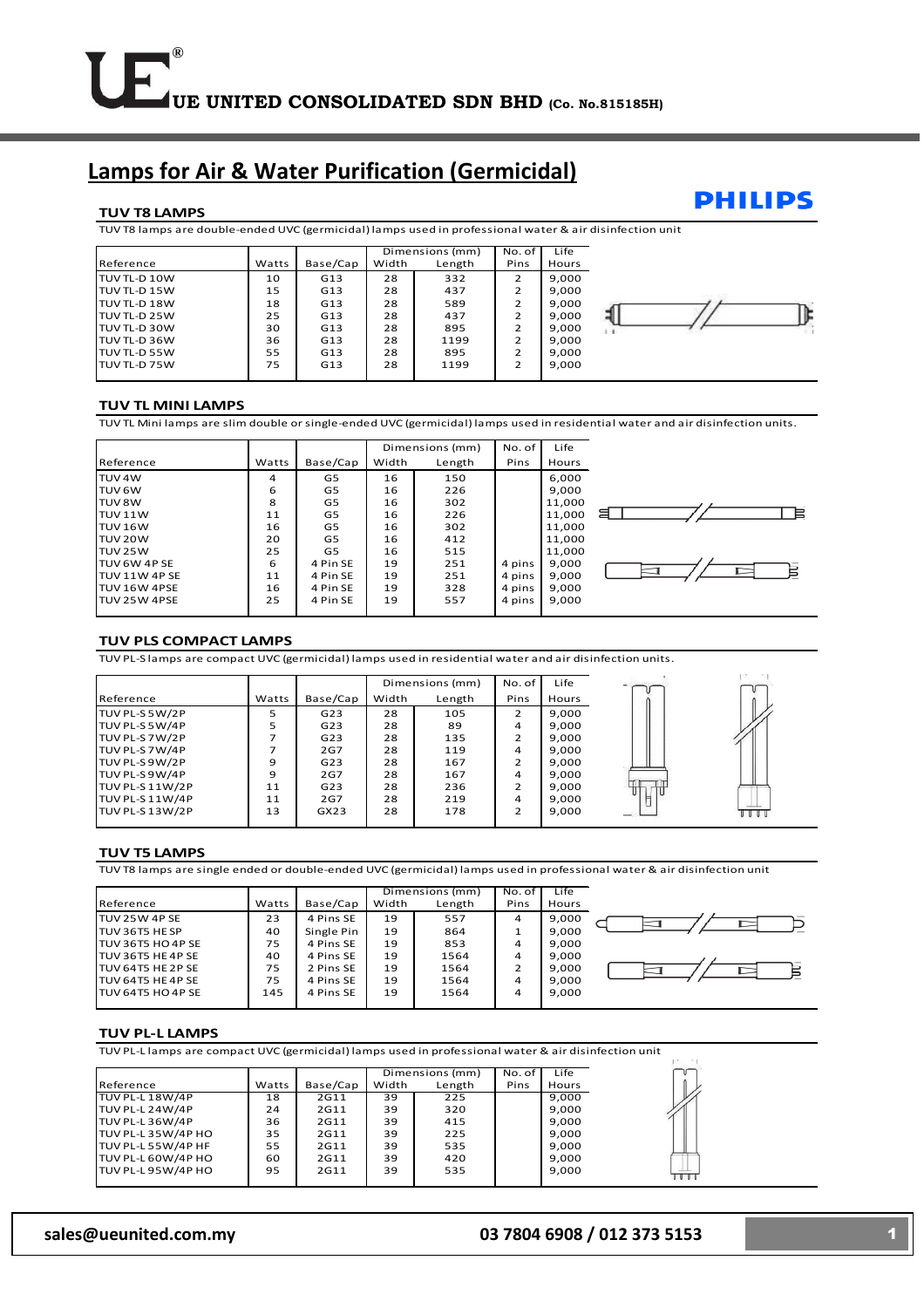### **About UV technology**

UV technology deactivates bacteria, viruses and fungal spores and as a result renders them harmless.

The technology is primarily used in areas where there is a risk of microbiological contamination.

### **The main benefits of UV technology are:**

- Effective against most viruses, spores and cysts including Cryptosporidium and Giardia
- Does not change the smell and taste of water
- There is no residual effect that can be harmful to humans or aquatic life
- UV disinfection is a physical process rather than a chemical disinfectant, which eliminates the need to generate, handle, transport, or store toxic/hazardous or corrosive chemicals

Due to vast variety of lamps and light source use in medical field, we are unable to list out all that is related.

However, if there are any lamps that are not found in this

catalogue, please feel free to contact us.

| <b>CALL</b>     | : 03 7804 6908             |
|-----------------|----------------------------|
| <b>FAX</b>      | : 03 7804 6480             |
| <b>WHATSAPP</b> | $: 012$ 3735153 - MR. ALEX |
| <b>WHATSAPP</b> | $: 012$ 2556479 – MS. TAN  |
| <b>EMAIL</b>    | : sales@ ueunited.com.my   |